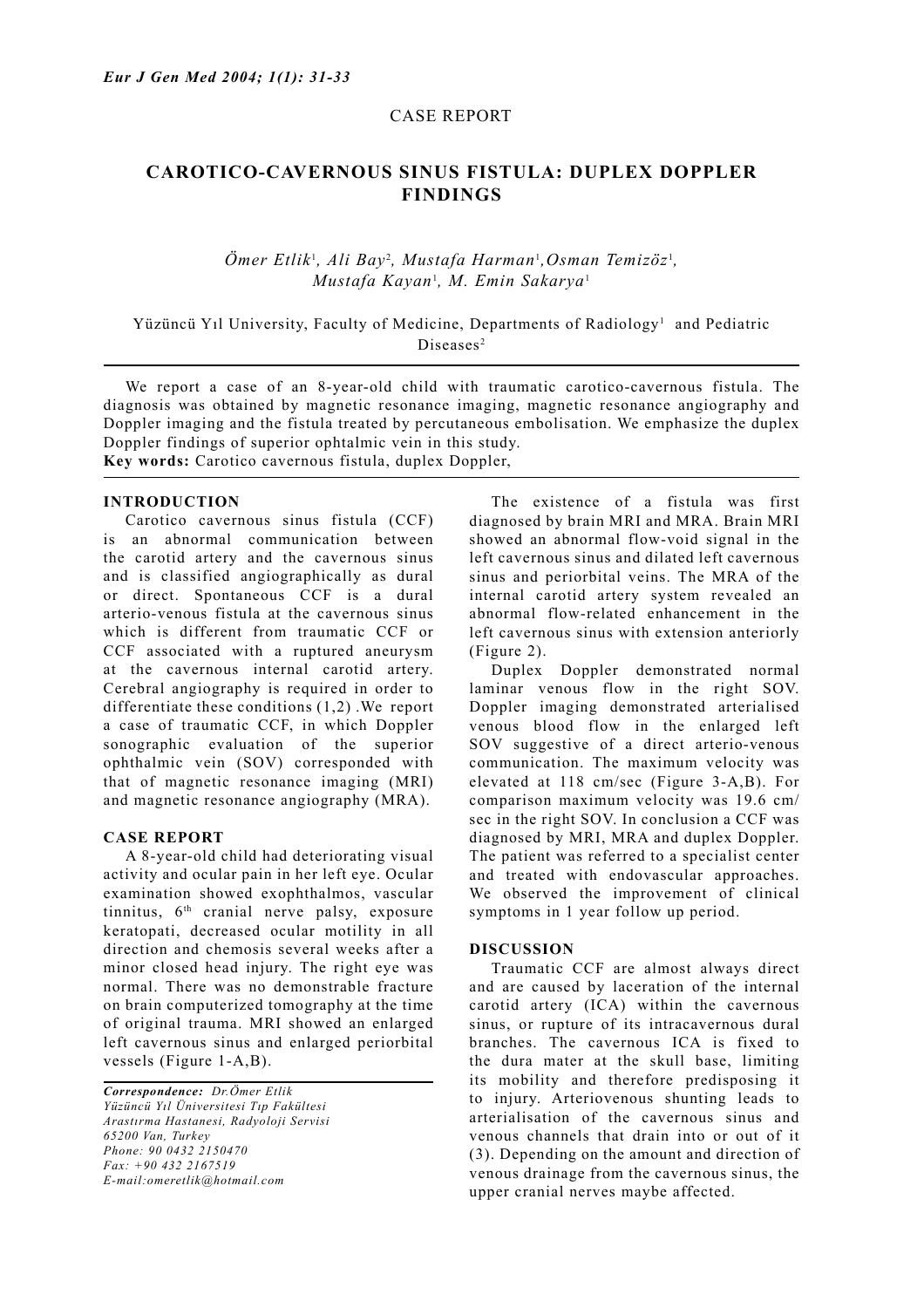

**Figure 1. A-B: T2-W axial MRI shows a dilated left cavernous sinus with a subtle loss of signal (A). On coronal MRI, multiple dilated vascular structures are present at the left orbit (B)** 

 When the shunt drains posteriorly into the petrosal sinus, an isolated oculomotor, trochlear, or abducens nerve palsy may develop (4). We observed a  $6<sup>th</sup>$  cranial nerve palsy in our patient.

 Enlargement of the SOV, although usually considered a sign of CCF, may be found with other disorders such as Graves ophthalmopathy, orbital pseudotumor, and parasellar meningioma (5), however arterialised flow in a dilated SOV is seen only in CCF, both of which were seen in our patient. Previous reports have demonstrated that MRI is useful in detecting this condition.



**Figure 2. MRA shows abnormal flowrelated enhancement in the left cavernous sinus with extension into the frontal region** 

Swollen extraocular muscles, proptosis, a dilated superior ophthalmic vein and signal loss in the involved cavernous sinus on T2-weighted MRI due to rapid blood flow within the arteriovenous shunt have all been described in CCF (2).

 In three dimensional-time of flightmagnetic resonance angiography (3D TOF MRA), magnetically unsaturated blood flowing into the imaging volume produces flow-related enhancement which distinguishes it from adjacent stationary tissue. Low blood flow that normally exists within the cavernous sinus does not produce flow-related enhancement normally; an increased blood flow velocity within the cavernous sinus is therefore suggestive of an arteriovenous fistula (6), as observed in our patient. Although MRA has some limitations compared with selective angiography, including lower spatial resolution, presence of saturation artifact, and lack of transit time information (7), our results clearly indicated that MRA was of value in the evaluation of CCF.

 Duplex Doppler imaging is a useful technique to diagnose CCF by showing the characteristics of arterial rather than venous blood flow in an enlarged SOV (8). In this case, we demonstrated arterialised highvelocity blood flow in the left SOV while normal venous flow was seen in right SOV. We found characteristic duplex Doppler findings associated with a high-flow CCF, but perhaps more importantly, found this technique to